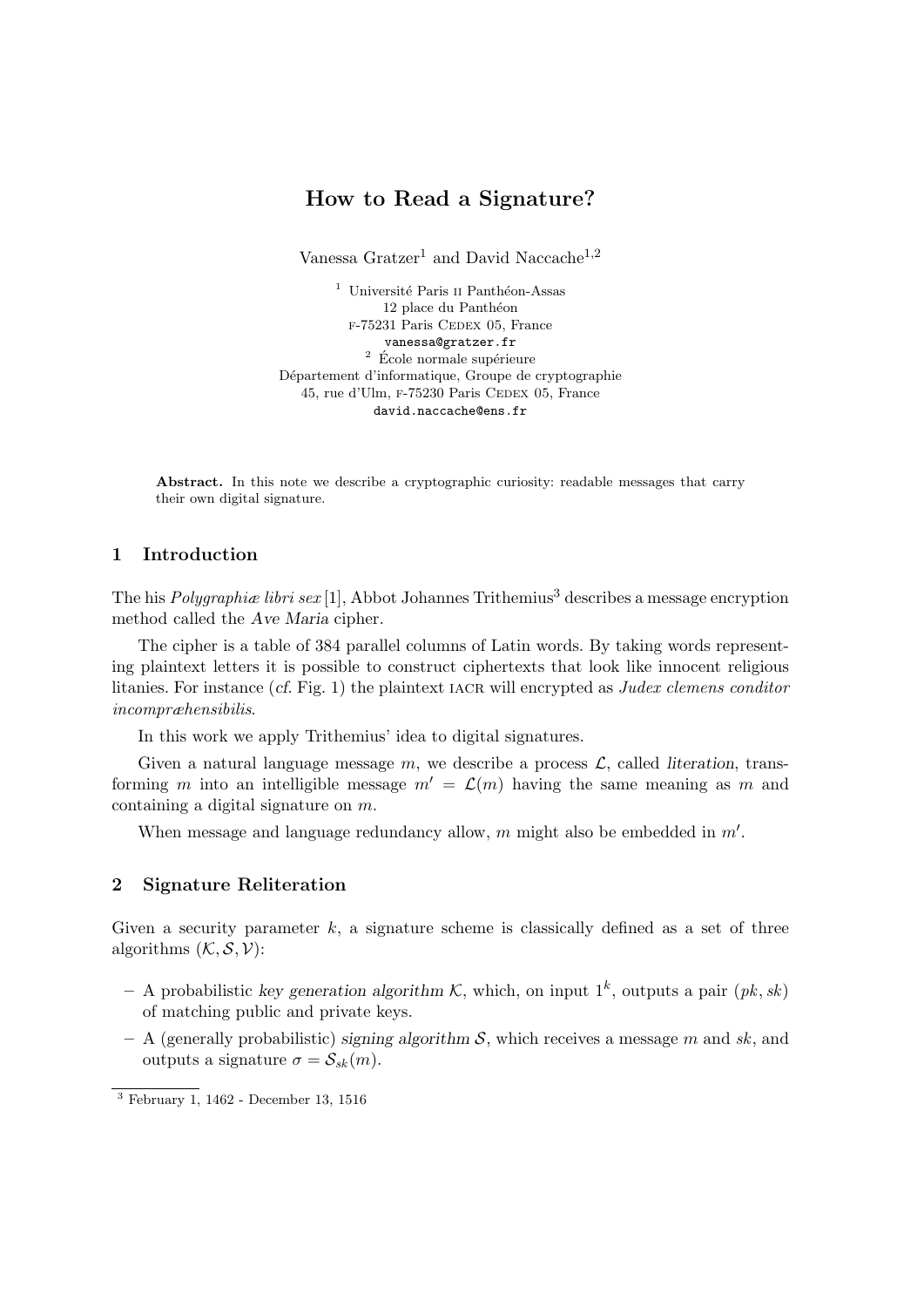

**Fig. 1.** The *Polygraphiæ libri sex* page describing the *Ave Maria* cipher

**–** A (generally deterministic) *verification algorithm V*, which receives a candidate signature  $\sigma$ , a message *m* and a public key *pk* and returns a bit  $V_{pk}(m, \sigma)$  representing the validity of  $\sigma$  as a signature of  $m$  with respect to  $pk$  *i.e.*:

$$
\sigma = \mathcal{S}_{sk}(m) \quad \Rightarrow \quad \mathcal{V}_{pk}(m, \sigma) = \texttt{true}
$$

In many, if not most, cases *m* is a natural language text formed of words  $m_0, \ldots, m_{\ell-1}$ separated by blanks and punctuation marks.

Each word  $m_i$  belongs to a set  $C_i = \{c_{i,1}, \ldots, c_{i,t_i}\}\$  of  $t_i$  synonyms<sup>4</sup>.  $C_i$  is a singleton if the word  $m_i$  has no synonyms. We assume, for the sake of simplicity, that:

$$
i \neq j \Rightarrow C_i \cap C_j = \emptyset
$$

It is assumed that when a word  $m_i$  is replaced by a synonym  $m'_i \in C_i$  the global meaning of *m* (for a human reader) remains unmodified.

<sup>4</sup> For instance, Almighty, Creator, God and Lord all stand for the same concept.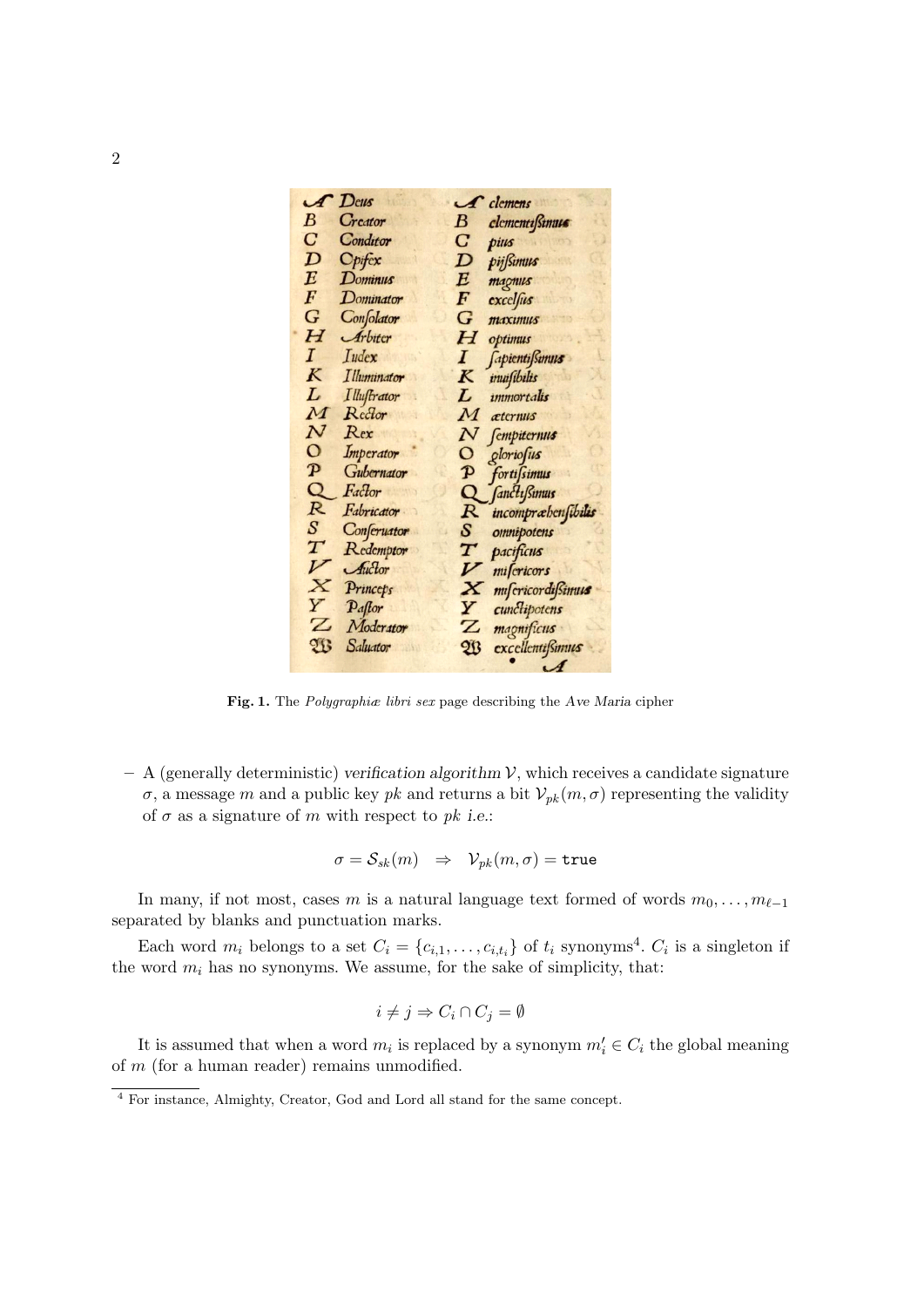Given a message  $m$ , we describe a process  $\mathcal{L}$ , called *literation*, transforming  $m$  into an intelligible message  $m' = \mathcal{L}(m)$  having the same meaning as m and containing a digital signature on *m*.

The advantage of such a format is that the document can be read and understood by a human (*e.g.* dictated over the phone) while remaining verifiable by a machine.

To produce *m′* , algorithm *L* proceeds as follows:

- $-$  Construct the ordered set meaning $(m) = \{C_0, \ldots, C_{\ell-1}\}.$
- $\sigma = \mathcal{S}_{sk}(\text{meaning}(m))$  as a string  $\sigma_0, \ldots, \sigma_{\ell-1}$  where  $1 \leq \sigma_i \leq t_i$ .
- $-$  Output  $m' = c_{0,\sigma_0}, \ldots, c_{\ell-1,\sigma_{\ell-1}}$ . Note that meaning $(m) = \text{meaning}(m')$ .

For a human reader, the message *m′* has the same meaning as *m*. Signature verification is trivial: extract  $C_0, \ldots, C_{\ell-1}$  from  $m'$ , infer  $\sigma_0, \ldots, \sigma_{\ell-1}$ , reconstruct  $\sigma$  and verify it.

### **3 Extensions**

#### **3.1 Message Recovery**

If synonyms do not appear with equal probability and if *m* is large enough, *m* might be embedded in *m'* as well. Let  $\mu_i$  denote the index of  $m_i$  in the set  $C_i = \{c_{i,1}, \ldots, c_{i,t_i}\}$ . In other words:

$$
m=c_{0,\mu_0},\ldots,c_{\ell-1,\mu_{\ell-1}}
$$

We refer to the string of integers  $style(m) = \mu_0, \ldots, \mu_\ell$  as the *style* of *m*.

The  $\{style(m)$ , meaning $(m)\}$  is hence an alternative encoding of m.

Apply any compression algorithm *A* to style(*m*), define  $d = A(\text{style}(m))|\sigma$  and literate *d* over *m* as described in section 2.

To recover *m* and verify  $\sigma$  proceed as follows: infer *d*, split *d* into two parts, verify  $\sigma$ as explained in section 2 and decompress the leftmost par  $\mathcal{A}(style(m))$ . Given style $(m)$  and  $\text{meaning}(m') = \text{meaning}(m)$ , infer *m*.

Message recovery will be possible only if the l*m* is long enough and if the distribution of synonyms presents important biases.

#### **3.2 Application to** html

The embedding of digital signatures in html file is possible as well given that in html the effect of many operators and attributes commutes. *e.g.*:

$$
\begin{array}{lll} \mathrm{meaning}(\texttt{>>>>>\\ \mathrm{meaning}(\texttt{}>>>>>\\ &= & \mathrm{meaning}(\texttt{}>>>>>\\ &= & \mathrm{meaning}(\texttt{}>>>>>>>>\\ &= & \mathrm{meaning}(\texttt{}>>>>>>>>>>>>\\ \end{array}
$$